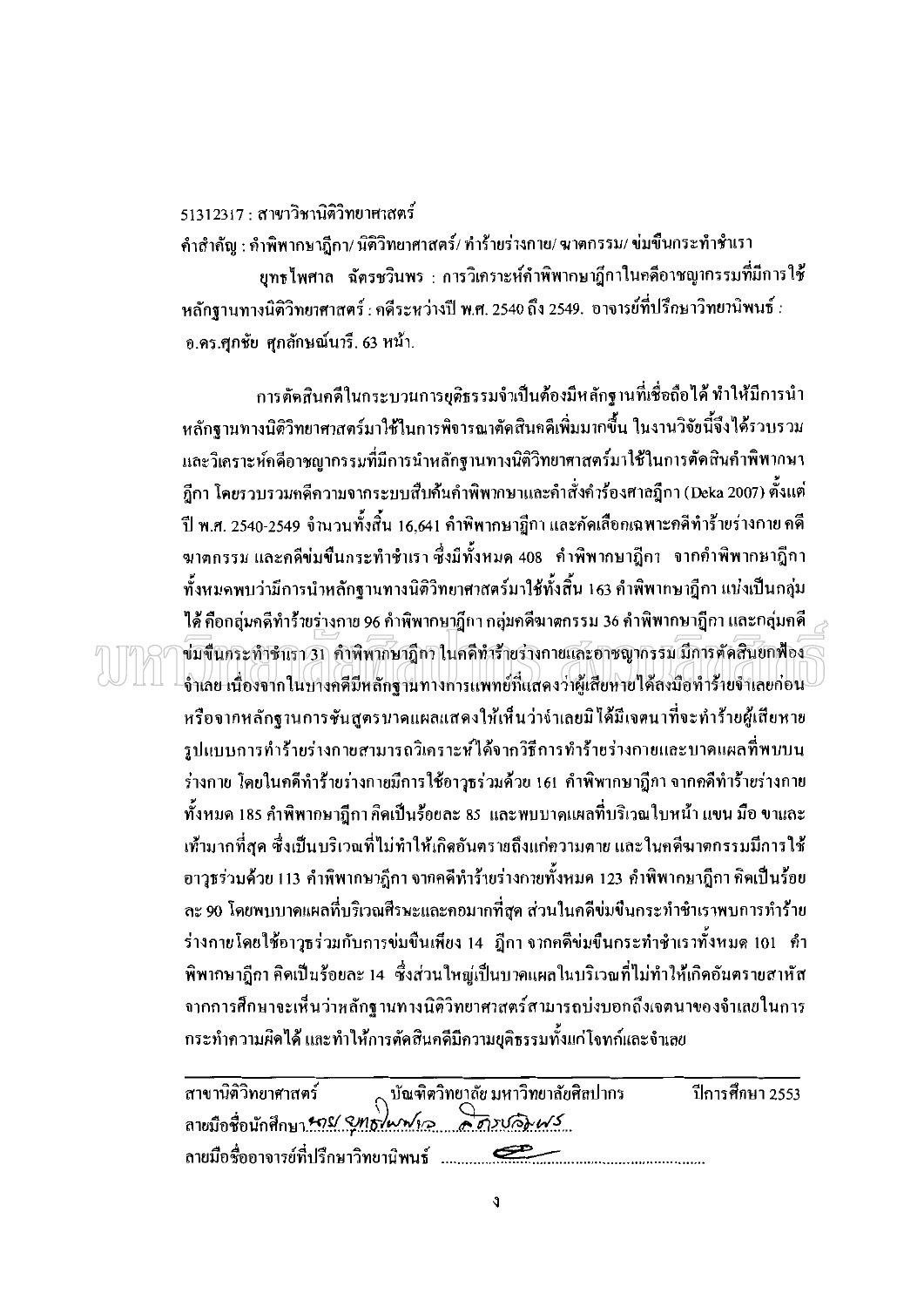51312317: MAJOR: FORENSIC SCIENCE

KEY WORD : JUDGMENT/ FORENSIC SCIENCE/ PHYSICAL ASSAULT/ MURDER/ RAPE

CASES<br>YUTPAISAN CHUDCHAWINPORN : ANALYSIS OF DIKA JUDGMENTS IN CRIMINAL CASES THAT USED FORENSIC EVIDENCE AT TRIAL: CASES DURING THE YEAR 1997-2006. THESIS ADVISORS : SUPACHAI SUPALAKNARI ,Ph.D. 63 pp.

In the juridical judgment, it is essential that the evidence used in the court has to be utterly reliable. Recently, it is apparent that forensic evidence has been used increasingly at trial in the court of law. In this study, the criminal cases that had been convicted in the Dika court with the aid of forensic evidence, were compiled and analysed. The judgments of these cases were obtained from the searching system for Dika judgment and petitions (Deka 2007). From the total of 16,641 judgments during the year 1997 to 2006, 408 judgments were chosen as related to the physical assautt, murder and rape cases. From the 408 judgments, 163 judgments were found to be cases where there were judicial uses of forensic evidence. The 163 judgments can be categorized accordingly to the criminal types as 96 judgments of physical assault cases, 36 judgments of murder cases and 31 judgments for the rape cases. While in those 96 cases of physical assautt the cases were dismissed because in some cases the medical evidence indicated that the victim attacked the accused first or in some cases, the accused were found to commit the offence without intention as suggested by the injury assessment. In the analyses of physical assault patterns, the assault activities and the injured body regions of the victims were examined. Out of the overall 184 physical assault cases, 161 cases were related to the use of weapon (85%) In these cases, traumas to face, arms, hands, legs and feet were the most reported. Certainly, the injuries on these body regions were not the cause of death. In the judgments for the murder cases, 113 judgments (90%) were related to the use of weapon and the major injured body regions of the victims were heads and necks. In the rape cases, it was found that out of the 101 judgments only in 14 cases (14%) the victims were physically assaulted during the rape. The injuries were found on the body regions where the injuries can cause no severe harm. The results from this study demonstrated that forensic evidence can point out the intention of the accused in committing the crime and bring a fair judgment for both the accused and prosecutor.

Program of Forensic Sci~ce Gra~te School Silpakorn University Academic Year 2010 Student's signature .'1~.~ *..* ~ *......* -r>.~)PJ Th. esls Ad. v1sors '. s1gna t ure ............................................... ------ .